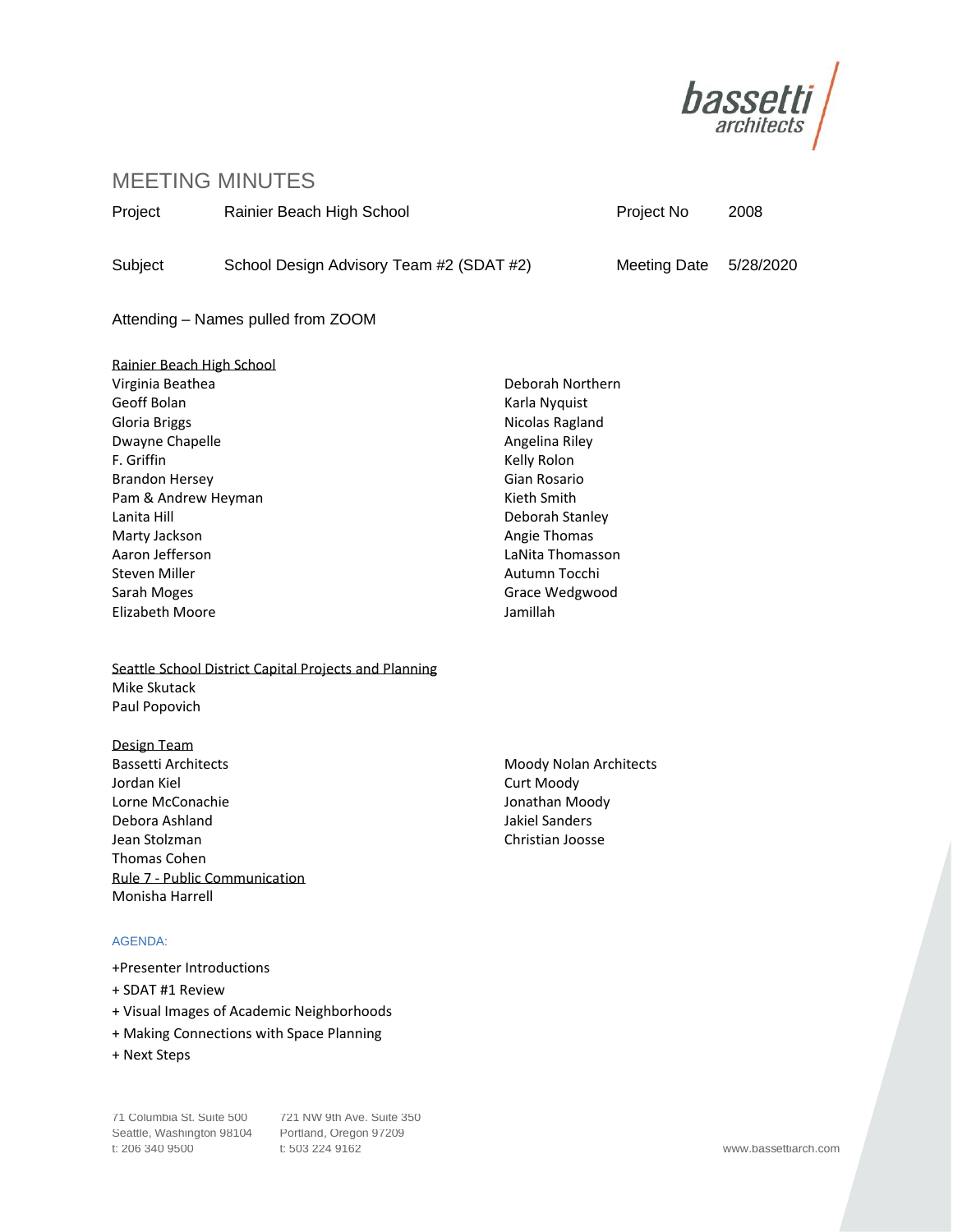### PRESENTER INTRODUCTIONS

Presenters reintroduced themselves to SDAT team.

## SDAT #1 REVIEW

Jonathan Moody reviewed and discussed priorities that we heard at SDAT #1, broken into the following elements of high achieving learning environments.

- 1.1 Learner Centered Design
- 1.2 Collaboration
- 1.3 Personalized Environment
- 1.4 Safety
- 1.5 Program Adaptability
- 1.6 Sustainability
- 1.7 Community Connections
- 1.8 Aesthetics

Jordan Kiel noted that the notes were sent in the SDAT #2 meeting invitation.

#### VISUAL OF ACADEMIC NEIGHBORHOODS

- 2.1 Jonathan and Lorne McConachie provided an introduction and brief discussion of the differences between 20th and 21st century learning environments. Case Studies were shown to provide examples of different types of Academic Neighborhoods
- 2.2 Case Study #1 Alexandria High School:
	- a. Classrooms surround learning commons
	- b. Variety of sized spaces for different learning settings
	- c. Learning stair
	- d. Transparency
	- e. Flexible Furniture for collaboration and instruction teaching/learning modes
	- f. Natural Light
	- g. Provide spaces for students to present
	- h. Technology integration
	- i. Transparency can help reduce bullying
	- j. Hands on experimental learning
- 2.2 Case Study #2 Braemar College:
	- a. Few walls
		- b. Broken learning down into parts (activities)
		- c. Geared to student driven learning.
		- d. Indoor outdoor connections, protected and programmed outdoor spaces
	- e. Zones for different activities.
	- f. Natural Light
	- g. Public places for student to do homework, also small spaces for quiet reflection
- 2.4 Case study #3 Caulfield Grammar School:
	- a. few walls no space for traditional classroom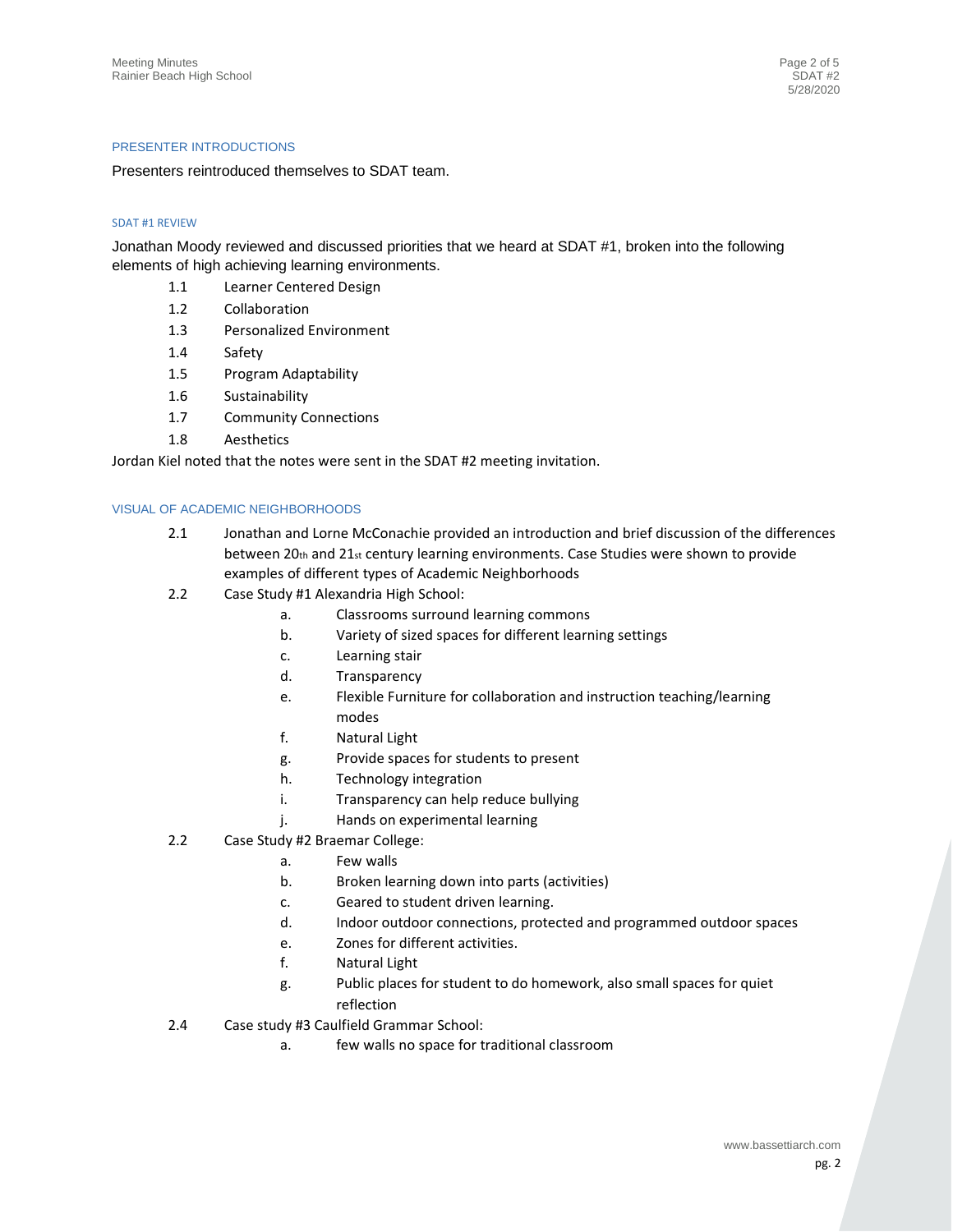- b. Launchpad Area, Collaborative Studio and Workshop (spaces for collaborative project-based learning)
- c. Small scale "family" dining
- d. Presentation spaces
- 2.5 Case Study # 4 Nueva School at Bay Meadows:
	- a. Importance of spaces having multiple functions
	- b. Rooftop Deck
	- c. Transparency from learning studios to commons
	- d. Classroom walls open at exterior
	- e. Wall surfaces that can be used for teaching/learning
	- f. Sheltered exterior Spaces
	- g. Small collaboration spaces can be enclosed with walls or furnishings within a large space. Acoustics Important.
	- h. Lockers create small space that can be used for other purposes.
	- I. Transparency into classroom, can be made private if required.
- 2.6 Case Study #5 Dwight-Englewood Hajjar Stem School
	- a. Flexibility and Adaptability of spaces
	- b. Underside of stair used as robotics lab
	- c. Clustered spaces for different types of collaboration
	- d. Students able to take ownership of space
	- e. Writable walls
	- f. Different scales of rooms
	- g. Small intimate social spaces

**Polling and discussion of example images**: Images were reviewed by the group and feedback was provided asking these questions:

- **1.** Which image best "encourages feelings of safety and trust and provides spaces for students to socialize with peers and work in small learning communities?"
- **2.** Which image best "provides spaces for individualized support services for students (mental, physical, social and academic) for a wide range of subjects and learning opportunities?"
- **3.** Which image do you feel does NOT embody 21st century learning principles?

Below is a summary of items discussed:

#### Poll #1 Learning Commons:

**Space #1:** Feels safe, can be used for different types of groupings and collaboration. **Space #2:** Didn't like that people can be looked down on "being watched over" **Space #3:** Encourage socializing more so than collaboration, students can come together in proximity and relax, can be more organic in their thinking. Allow students to work more independently but still be part of group. Warm colors a positive. **Space #6:** Feels institutional / prisonlike.

## Poll # 2 Classrooms:

**Space #1:** Do not like; is a 20th century learning space.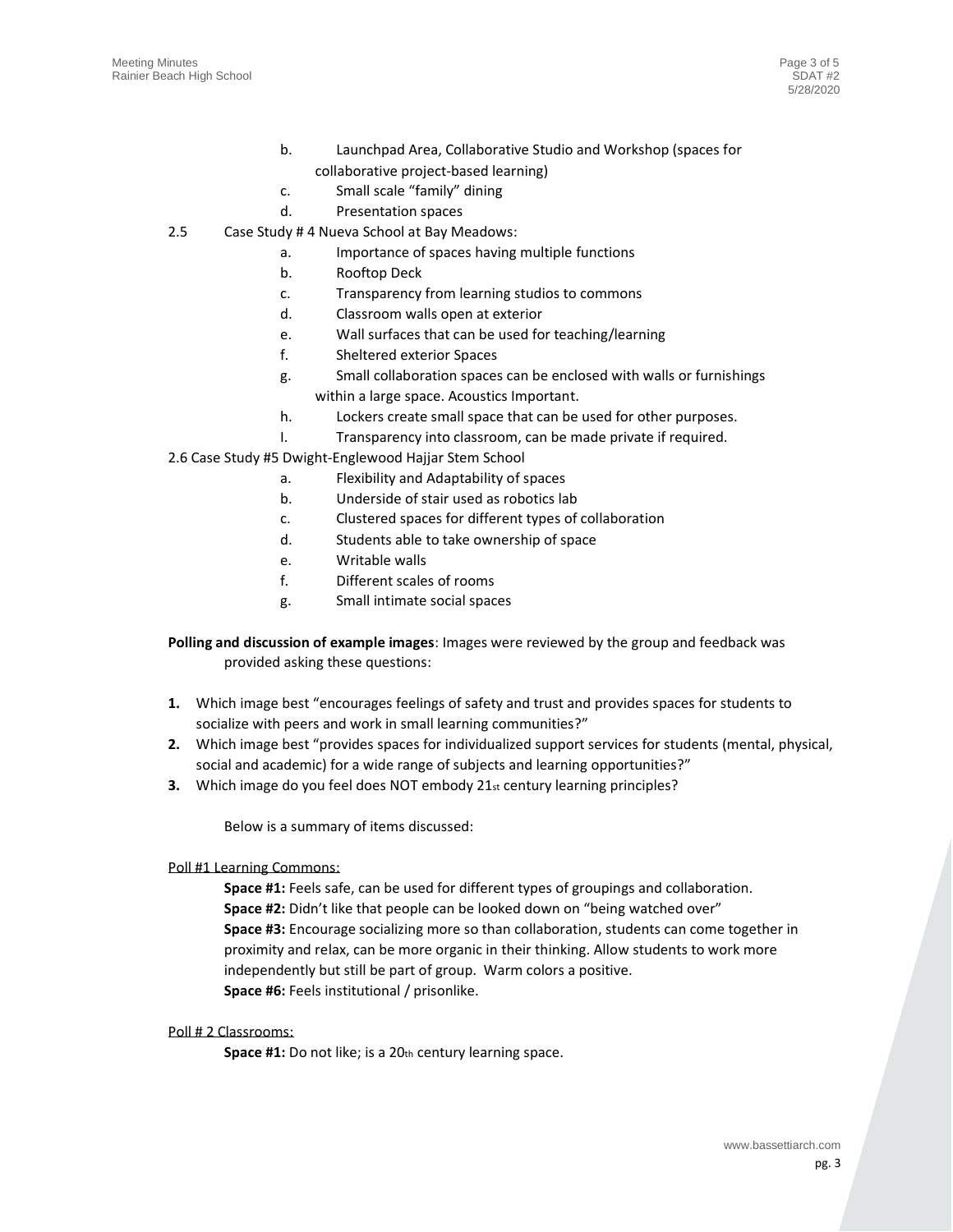**Space #2:** Liked the flexible furniture, only space that can be moved around easily, connected to outside, sunlight **Space #6:** Café feel

## Poll #3 Labs:

**Space #1:** Does not embody 21st century learning

**Space #2:** Liked the separate areas of the lab (clean and dirty), entire side for experiential learning and testing and side for applying technology.

**Space #5:** More space to bring things in.

**Space #4:** Tighter space, has outlets from ceiling that are not a tripping hazard.General: Spaces need to show 30 students, lots of students have laptops. How does technology affect real world, how do student use technology?

#### Poll #4 Collaboration Spaces:

**Space #2**: Space for large group area, stations are already set up so don't' have to transition room to break into smaller groups. Discussion of easy transitions. Seems more middle schoolish. **Space #3:** Reminds me of visiting room at foster care, feels cold. Coloring appears hospital of medical vs educational. Nice view, bar good place to do homework. Feel isolated. Better to feel included rather than excluded.

**Space #4:** Intimate space that feel part of larger space.

**Space #6:** Like how open it is. Give feeling of freedom when leave classroom, a lot of seating options make you feel comfortable. Supervision lends a sense of safety to space, helps prevent bullying. Seeing other students working is motivational to others. Visually stunning space that student would gravitate toward. Take advantage of existing circulation spaces. Accessibility of learning stairs needs to be considered.

General Summary: People were leaning toward warmer, softer small-scale spaces, leaning away from large institution spaces. Preference to use outdoor spaces or connections to outdoors to extend learning.

# MAKING CONNECTIONS WITH SPACE PLANNING

Jakiel Sanders explained the space planning exercise for academic neighborhoods. The purpose of the exercise is to share thoughts on how to layout the learning areas for Rainier Beach HS. Shapes will be provided to be cut out and arranged in whatever manner suits the SDAT member for an Academic Neighborhood. SDAT Members were asked to complete the exercise remotely, take photos of their academic neighborhoods, and send to the design team at [tcohen@bassettiarch.com](mailto:jkiel@bassettiarch.com) by end of day Wednesday the June 3rd.

#### NEXT STEPS:

- 1. Complete your homework.
- 2. Look for a survey asking how we can improve this digital format.
- 3. Look for a link to a platform that will help keep the ATTRIBUTES OF HIGH ACHIEVING SCHOOLS discussion going.
- 4. Watch for an invite and agenda for the next SDAT meeting.